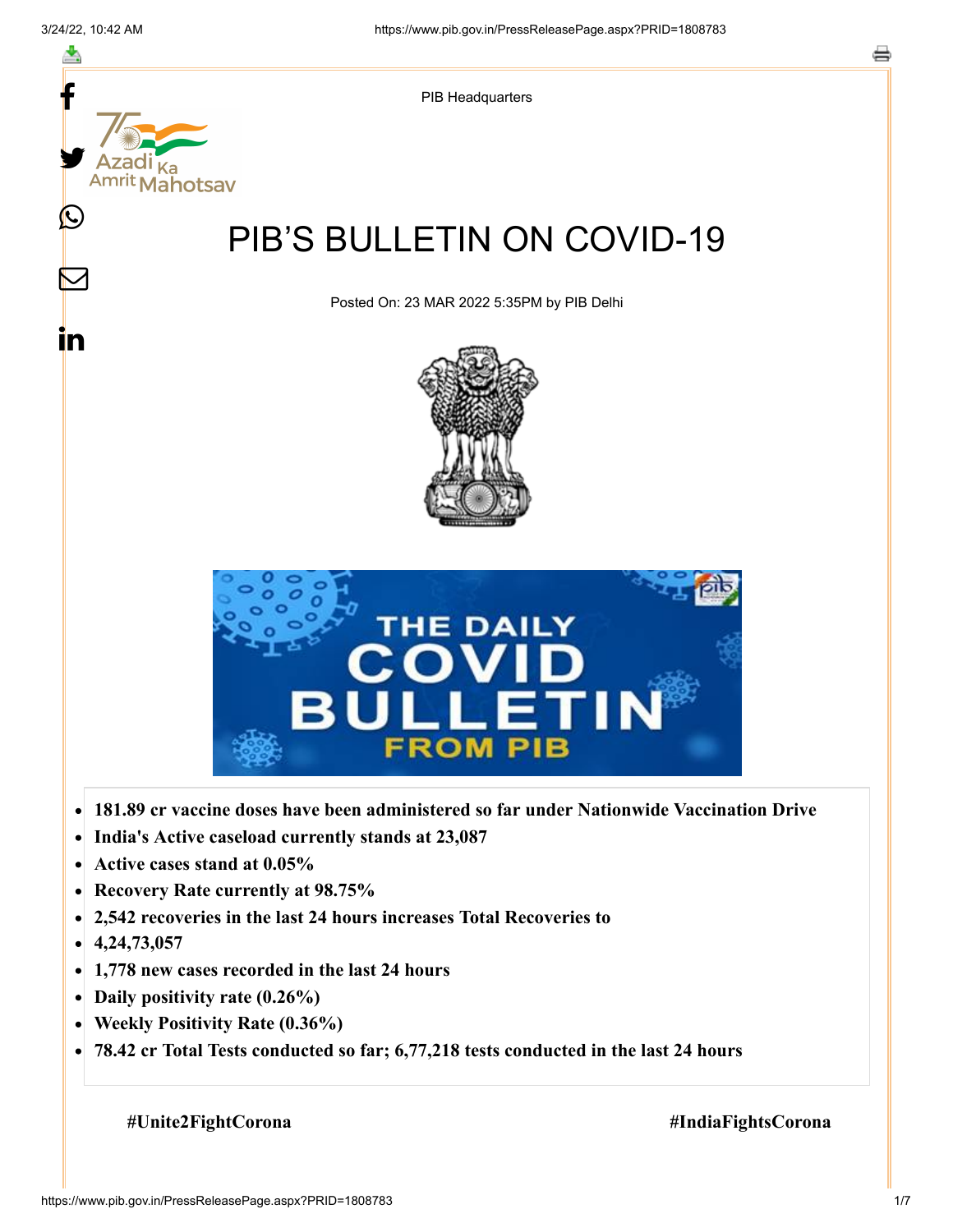

**India's Cumulative COVID-19 Vaccination Coverage exceeds 181.89 Cr**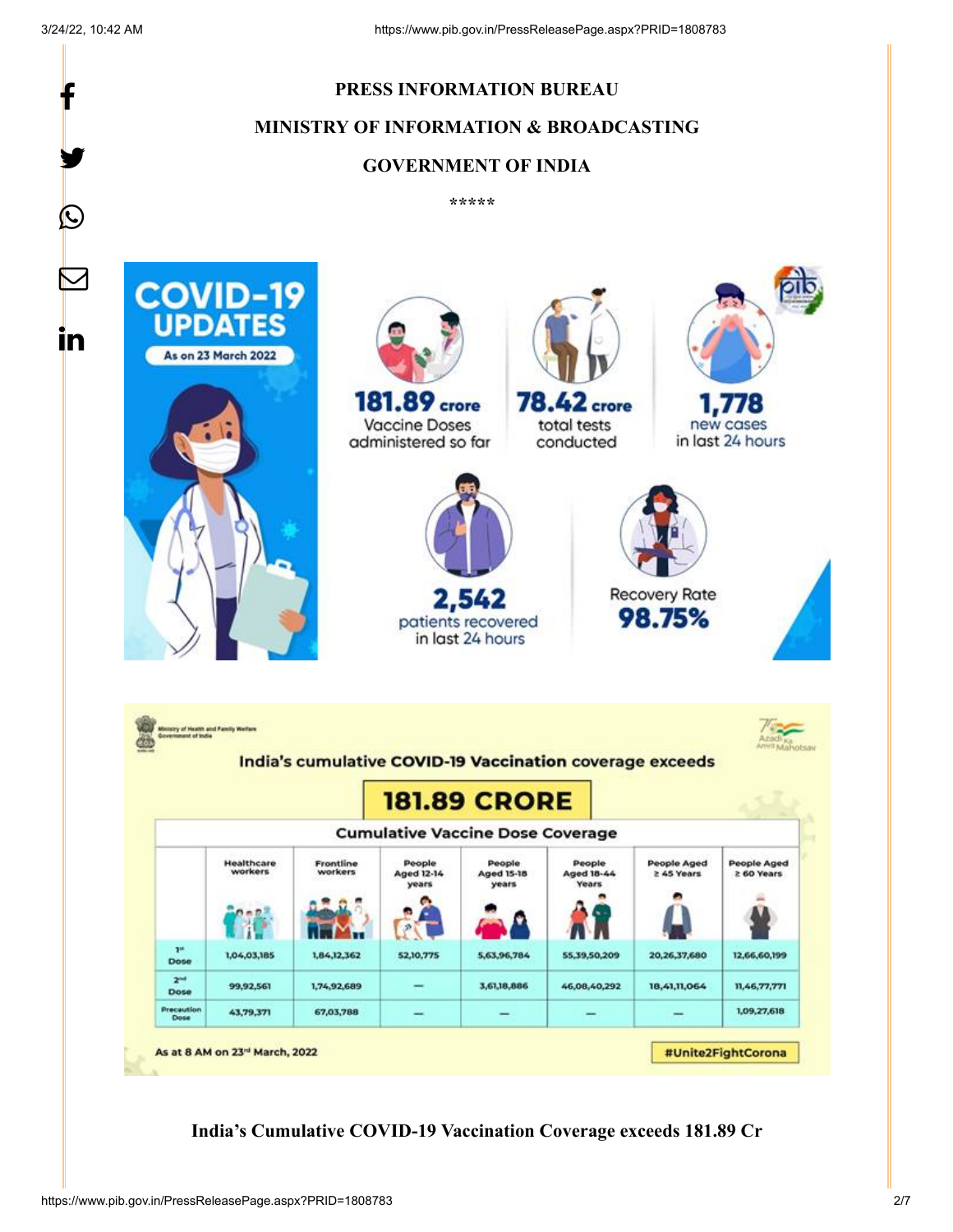f

y.

 $\bigcirc$ 

 $\sum$ 

**More than 52 lakh vaccine doses administered for age group 12-14 years**

**India's Active caseload declines to 23,087 today; stands at 0.05% of India's total Positive Cases**

**1,778 new cases reported in the last 24 hours**

**Recovery Rate currently stands at 98.75%**

**Weekly Positivity Rate is presently at 0.36%**

India's COVID-19 vaccination coverage has exceeded **181.89 Cr (1,81,89,15,234)** as per provisional reports till 7 am today. This has been achieved through 2,14,87,809 sessions. in

COVID-19 vaccination for the age group 12-14 years was started on 16 March, 2022. So far, more than 52 lakh **(52,10,775)** adolescents have been administered with the first dose of COVID-19 vaccine.

The break-up of the cumulative figure as per the provisional report till 7 am today include:

| <b>Cumulative Vaccine Dose Coverage</b> |                        |           |  |  |
|-----------------------------------------|------------------------|-----------|--|--|
| <b>HCWs</b>                             | $1st$ Dose             | 10403185  |  |  |
|                                         | $2nd$ Dose             | 9992561   |  |  |
|                                         | <b>Precaution Dose</b> | 4379371   |  |  |
| <b>FLWs</b>                             | $1st$ Dose             | 18412362  |  |  |
|                                         | $2nd$ Dose             | 17492689  |  |  |
|                                         | <b>Precaution Dose</b> | 6703788   |  |  |
| Age Group 12-14 years                   | $1st$ Dose             | 5210775   |  |  |
| Age Group 15-18 years                   | $1st$ Dose             | 56396784  |  |  |
|                                         | $2nd$ Dose             | 36118886  |  |  |
| Age Group 18-44 years                   | 1 <sup>st</sup> Dose   | 553950209 |  |  |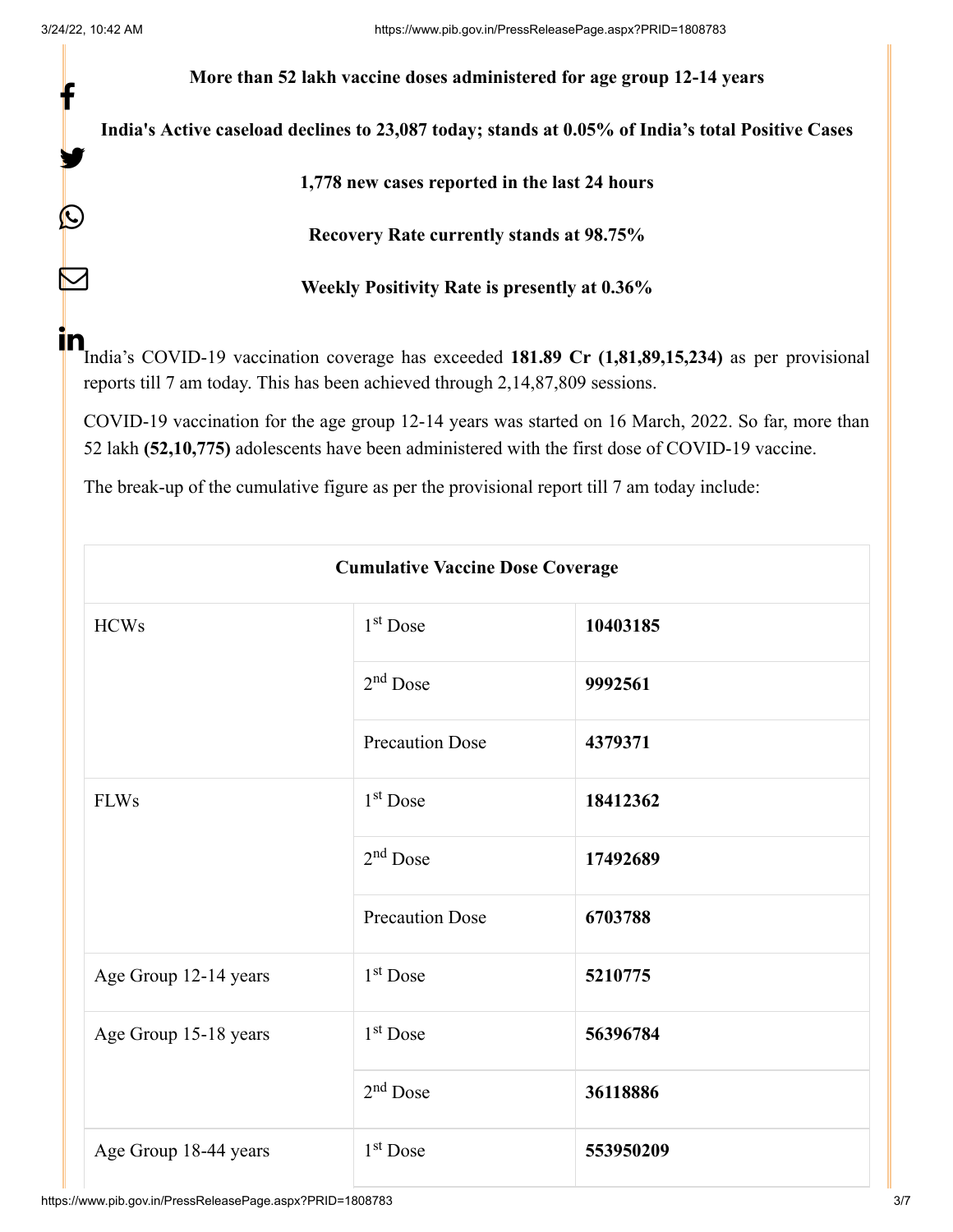3/24/22, 10:42 AM https://www.pib.gov.in/PressReleasePage.aspx?PRID=1808783

| f<br>Y<br>$\bigcirc$ |                        | $2nd$ Dose             | 460840292      |
|----------------------|------------------------|------------------------|----------------|
|                      | Age Group 45-59 years  | $1st$ Dose             | 202637680      |
|                      |                        | $2nd$ Dose             | 184111064      |
| in                   | Over 60 years          | $1st$ Dose             | 126660199      |
|                      |                        | $2nd$ Dose             | 114677771      |
|                      |                        | <b>Precaution Dose</b> | 10927618       |
|                      | <b>Precaution Dose</b> |                        | 2,20,10,777    |
|                      | Total                  |                        | 1,81,89,15,234 |

Following a continuous downward trend, India's Active Caseload has declined to **23,087** today**,** constituting **0.05%** of the country's total Positive Cases**.**



Consequently, India's recovery rate stands at **98.75%. 2,542** patients have recovered in the last 24 hours and the cumulative tally of recovered patients (since the beginning of the pandemic) is now at **4,24,73,057.**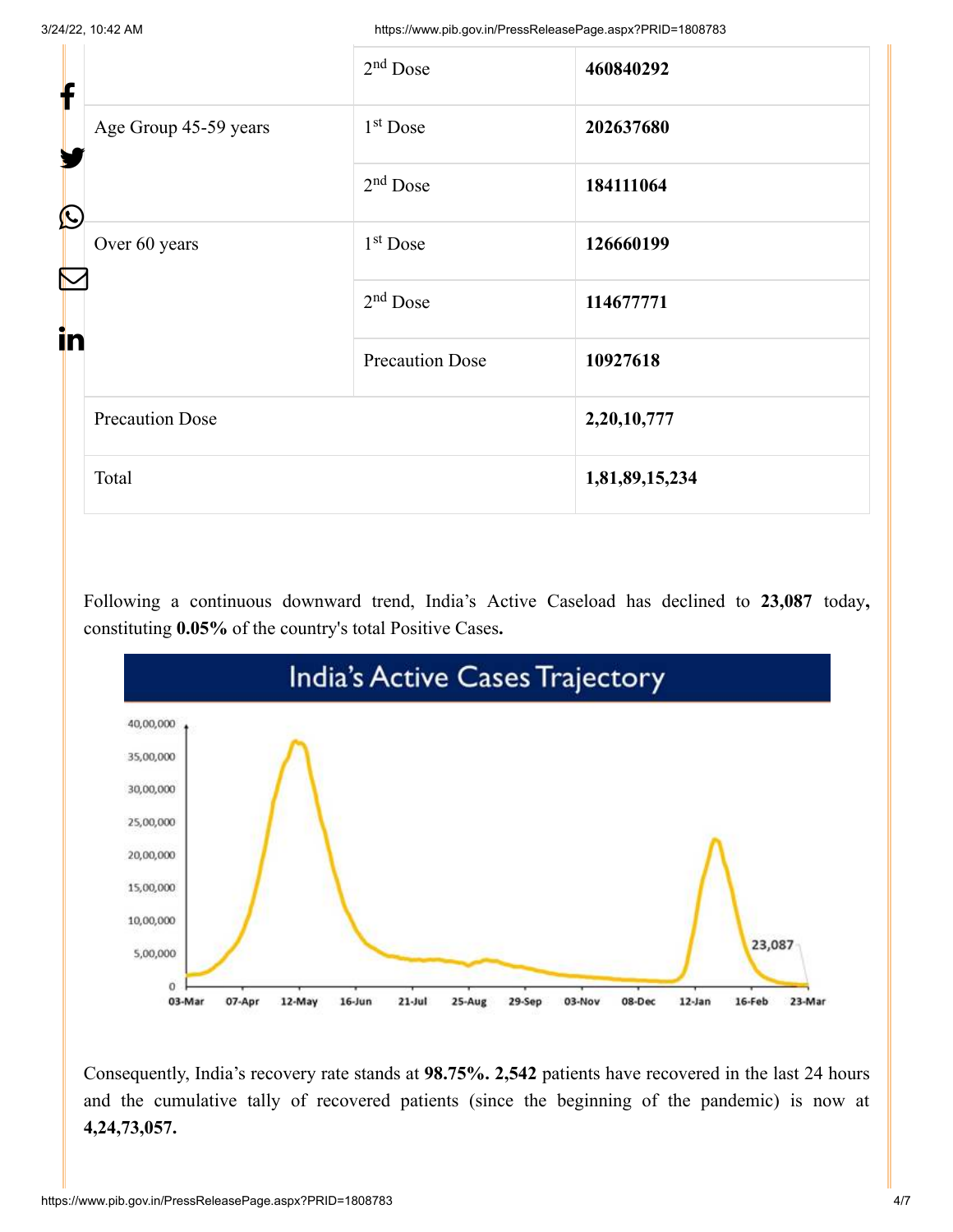3/24/22, 10:42 AM https://www.pib.gov.in/PressReleasePage.aspx?PRID=1808783



**1,778 new cases** were reported in the last 24 hours.



The last 24 hours saw a total of **6,77,218** COVID-19 tests being conducted. India has so far conducted over **78.42 Cr (78,42,90,846**) cumulative tests.

There has been a sustained fall in the weekly and daily Positivity Rates too. **Weekly Positivity Rate** in the country currently **stands at 0.36%** and the **Daily Positivity rate is also reported to be 0.26%.**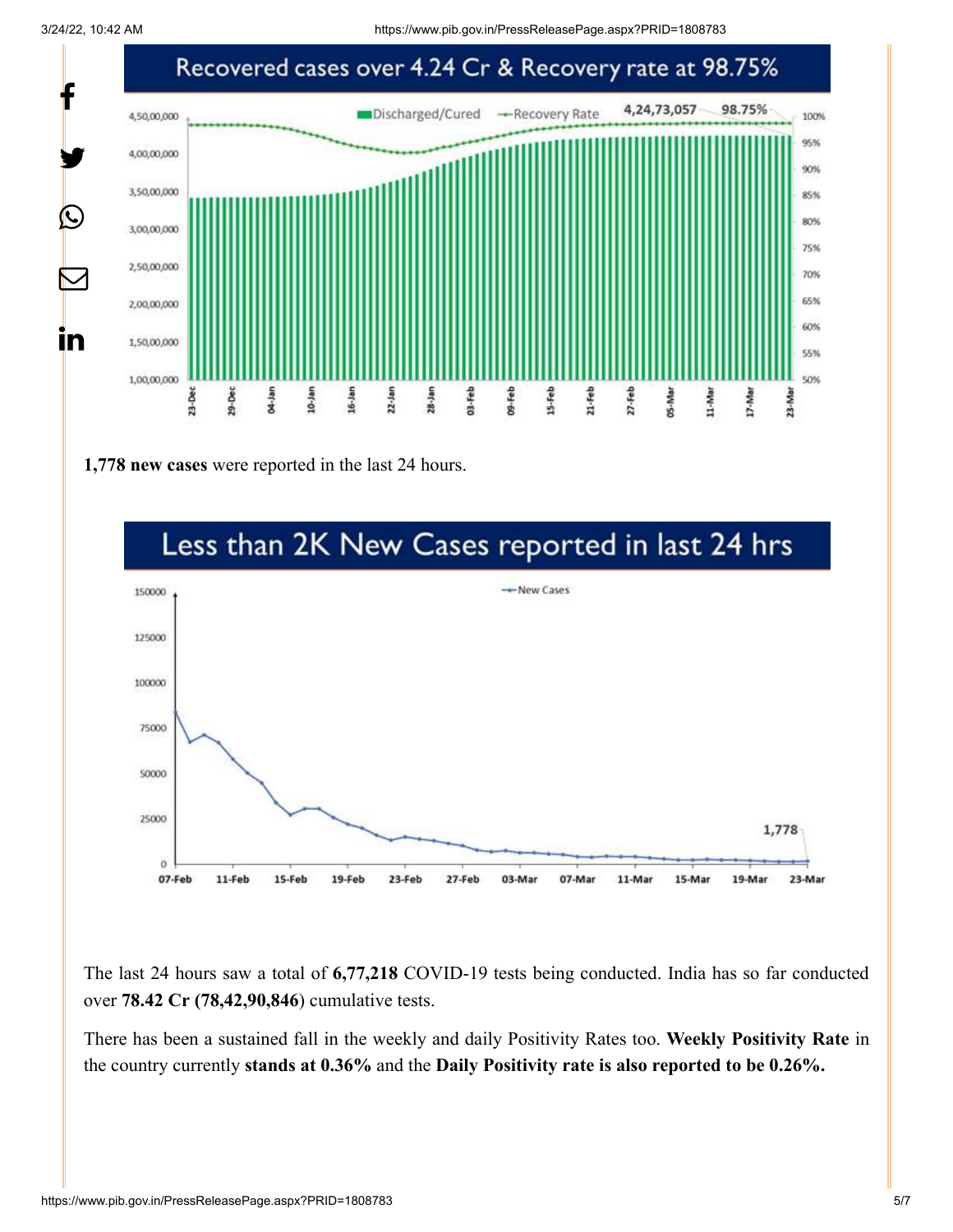

<https://pib.gov.in/PressReleasePage.aspx?PRID=1808454>

## **Update on COVID-19 Vaccine Availability in States/UTs**

## **More than 184.03 Crore vaccine doses provided to States/UTs**

## **More than 16.97 Crore balance and unutilized vaccine doses still available with States/UTs**

The Union Government is committed to accelerating the pace and expanding the scope of COVID-19 vaccination throughout the country. The nationwide COVID 19 vaccination started on  $16<sup>th</sup>$  January 2021. The new phase of universalization of COVID-19 vaccination commenced from 21<sup>st</sup> June 2021. The vaccination drive has been ramped up through availability of more vaccines, advance visibility of vaccine availability to States and UTs for enabling better planning by them, and streamlining the vaccine supply chain.

As part of the nationwide vaccination drive, Government of India has been supporting the States and UTs by providing them COVID Vaccines free of cost. In the new phase of the universalization of the COVID19 vaccination drive, the Union Government will procure and supply (free of cost) 75% of the vaccines being produced by the vaccine manufacturers in the country to States and UTs.

| <b>VACCINE DOSES</b> | (As on 23rd March 2022) |
|----------------------|-------------------------|
| <b>SUPPLIED</b>      | 1,84,03,90,980          |